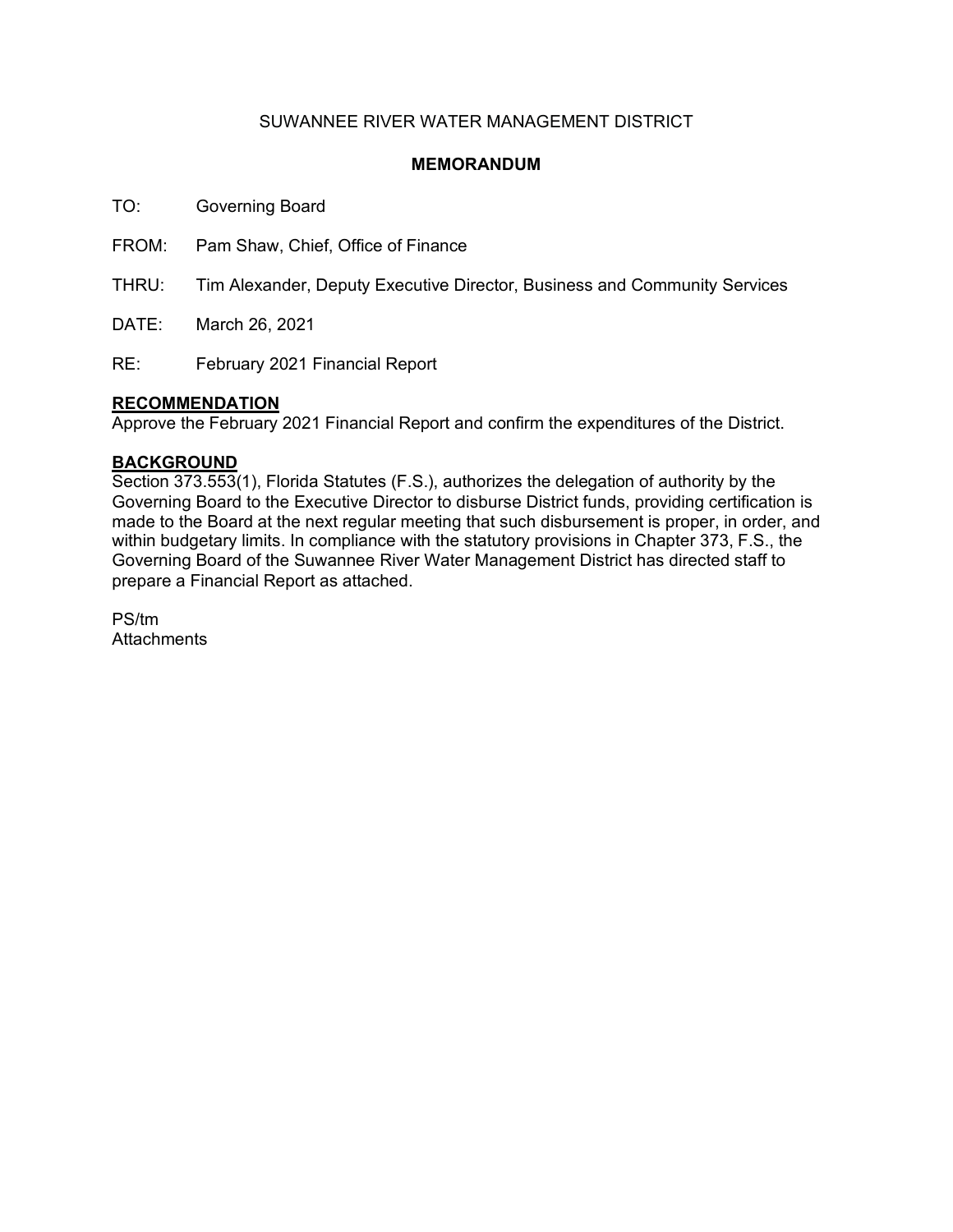| Suwannee River Water Management District |  |
|------------------------------------------|--|
| <b>Cash Report</b>                       |  |
| February 2021                            |  |

| <b>Financial Institution/Account</b>       | <b>Monthly</b><br><b>Interest</b> | <b>Interest</b><br>Rate % | <b>Closing</b><br><b>Balance</b> |
|--------------------------------------------|-----------------------------------|---------------------------|----------------------------------|
| <b>First Federal Permit Fee</b>            | \$0.00                            |                           | \$500.00                         |
| <b>First Federal Accounts Payable</b>      | \$0.00                            |                           | \$35,000.00                      |
| <b>First Federal EFT Disbursements</b>     | \$0.00                            |                           | \$0.00                           |
| <b>First Federal Depository</b>            | \$31.97                           | $0.00\%$                  | \$927,072.32                     |
| Special Purpose Investment Account (SPIA)* | \$69,526.39                       | 2.01%                     | \$44,501,831.74                  |
| <b>TOTAL</b>                               | \$69,558.36                       |                           | \$45,464,404.06                  |

\*SPIA is part of the Florida Treasury Investment Pool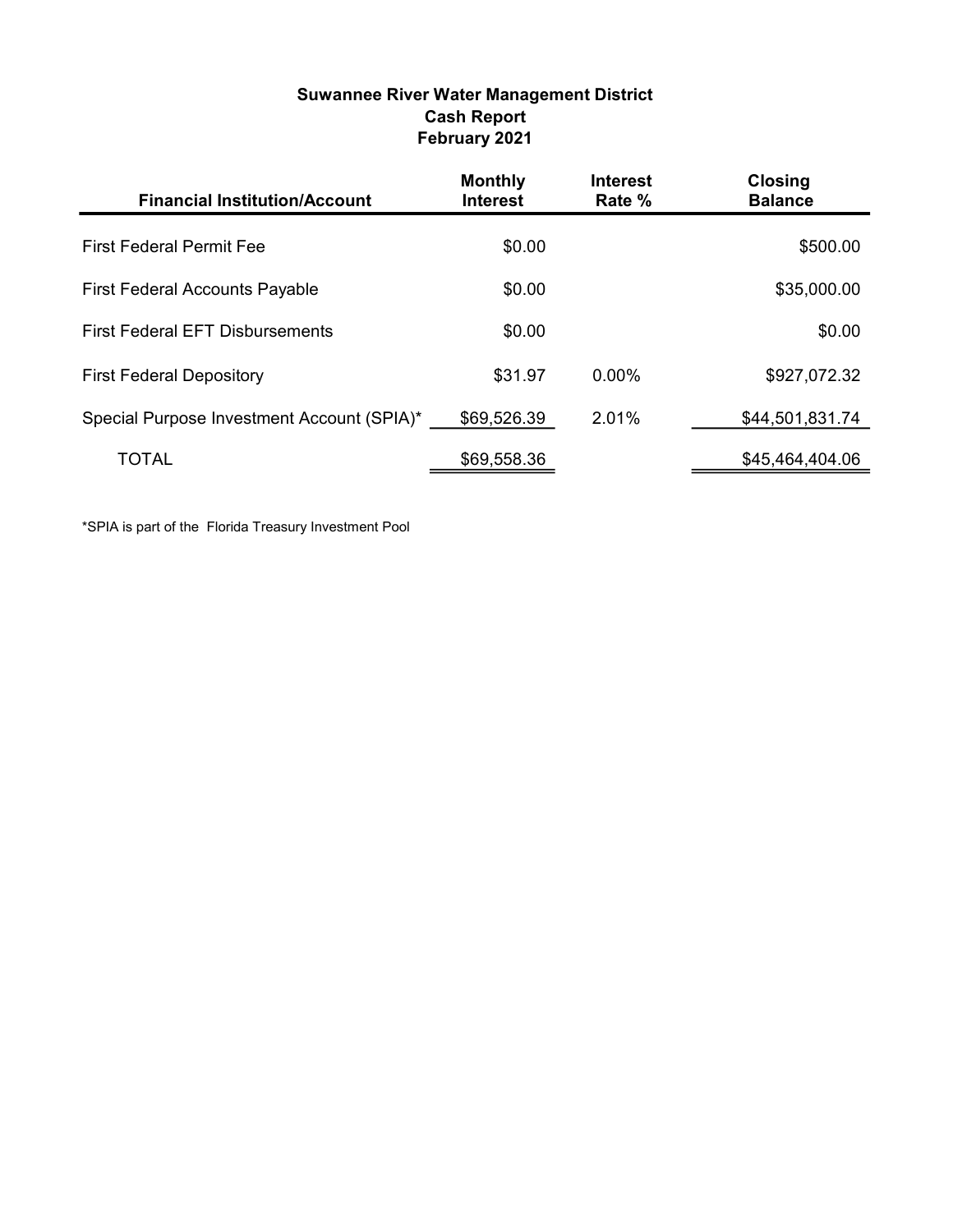#### **Suwannee River Water Management District Statement of Sources and Uses of Funds For the Month ending February 28, 2021 (Unaudited)**

|                                  | <b>Current</b><br><b>Budget</b> |      | <b>Actuals</b><br><b>Through</b><br>2/28/2021 |      | Variance<br>(Under)/Over<br><b>Budget</b> | <b>Actuals As A</b><br>% of Budget |
|----------------------------------|---------------------------------|------|-----------------------------------------------|------|-------------------------------------------|------------------------------------|
| <b>Sources</b>                   |                                 |      |                                               |      |                                           |                                    |
| \$<br>Ad Valorem Property Taxes  | 6,034,682                       | - \$ | 5.324.779                                     | \$.  | (709, 903)                                | 88.2%                              |
| \$<br>Intergovernmental Revenues | 39,950,983                      | S    | 1,338,964                                     | \$   | (38,612,019)                              | 3.4%                               |
| \$<br>Interest on Invested Funds | 130.000                         | - \$ | 332,716                                       | - \$ | 202,716                                   | 255.9%                             |
| \$<br>License and Permit Fees    | 163,000                         | - \$ | 107,192 \$                                    |      | (55,808)                                  | 65.8%                              |
| \$<br>Other                      | 1.000.000                       | S    | 438,712                                       | - \$ | (561, 288)                                | 43.9%                              |
| Fund Balance <sup>1</sup><br>\$  | 11.789.923                      | S    | 294.271                                       | \$.  | (11, 495, 652)                            | 2.5%                               |
| <b>Total Sources</b><br>œ<br>⊅   | 59,068,588                      |      | 7,836,633                                     | S    | (51, 231, 955)                            | 13.3%                              |

|                                              | Current       |      |                     |      |                           |   | Available     |           |                         |
|----------------------------------------------|---------------|------|---------------------|------|---------------------------|---|---------------|-----------|-------------------------|
|                                              | <b>Budget</b> |      | <b>Expenditures</b> |      | Encumbrances <sup>2</sup> |   | <b>Budget</b> | %Expended | %Obligated <sup>3</sup> |
| <b>Uses</b>                                  |               |      |                     |      |                           |   |               |           |                         |
| Water Resources Planning and Monitoring      | 11.309.318 \$ |      | 1.711.994           | - \$ | 4.133.082                 |   | 5.464.243     | 15%       | 52%                     |
| Acquisition, Restoration and Public Works    | 37.812.028    | - \$ | 1,836,190           | -S   | 23,589,289                |   | 12,386,549    | 5%        | 67%                     |
| Operation and Maintenance of Lands and Works | 6.127.699     | - \$ | 953,386             | - \$ | 1.567.511                 |   | 3,606,802     | 16%       | 41%                     |
| Regulation                                   | 1,894,389     | - \$ | 623,146             |      | 62,946                    |   | 1,208,297     | 33%       | 36%                     |
| Outreach                                     | 243.657       | - \$ | 53.689              | -S   |                           | Œ | 189.968       | 22%       | 22%                     |
| Management and Administration                | 1.681.497     | - \$ | 596.243             |      | 79,158                    |   | 1.006.096     | 35%       | 40%                     |
| <b>Total Uses</b>                            | 59.068.588    |      | 5.774.648           |      | 29,431,985                |   | 23,861,955    | 10%       | 60%                     |

<sup>1</sup> Actual Fund Balance used is recorded at the end of the fiscal year. This amount represents Fund Balance used for the Agricultural and RIVER Cost-Share,

Regional Water Resource Development, and Project Effectiveness Metrics Programs.

 $2$  Encumbrances represent unexpended balances of open purchase orders and contracts.

 $^3$  Represents the sum of expenditures and encumbrances as a percentage of the available budget.

This financial statement is prepared as of February 28, 2021 and covers the interim period since the most recent audited financial statements.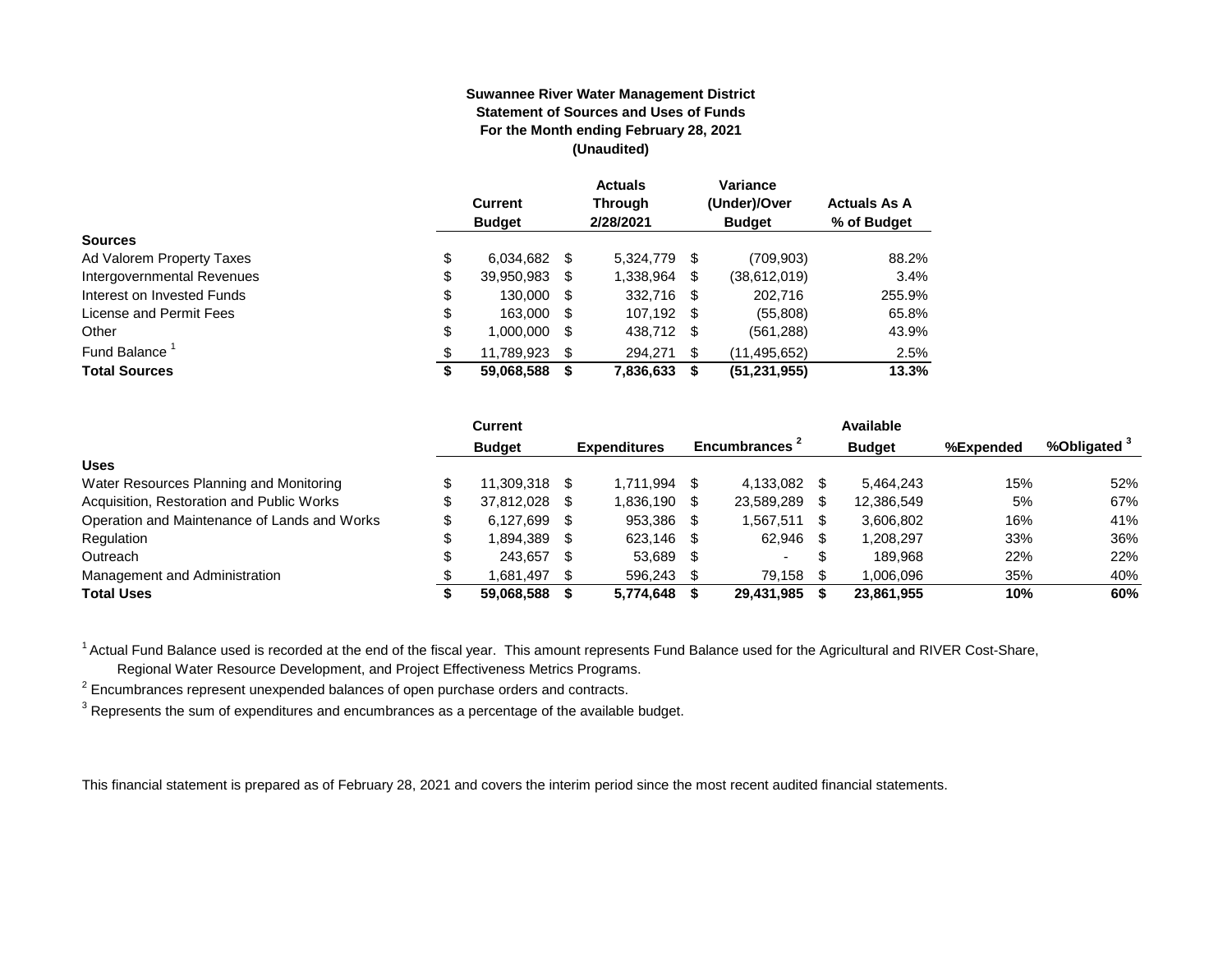# **STATEMENT OF ACTIVITY - REVENUE AND EXPENSE ROLLUP (UNAUDITED) SUWANNEE RIVER WATER MANAGEMENT DISTRICT**

**FOR 2/28/2021**

|                                                              | $Y-T-D$<br><b>ACTUAL</b> | <b>ENCUMBRANCE</b>      | <b>ANNUAL</b><br><b>BUDGET</b> |
|--------------------------------------------------------------|--------------------------|-------------------------|--------------------------------|
|                                                              |                          |                         |                                |
| <b>Report Recap -</b><br><b>REVENUES</b>                     |                          |                         |                                |
| <b>DISTRICT REVENUES</b>                                     | 6,203,398                | 0                       | 7,327,682                      |
| <b>LOCAL REVENUES</b>                                        | 0                        | 0                       | 86,480                         |
| <b>STATE REVENUES</b>                                        | 980,856                  | 0                       | 36,208,503                     |
| <b>FEDERAL REVENUES</b>                                      | 358,108                  | 0                       | 3,656,000                      |
| FUND BALANCE UTILIZATION<br><b>TOTAL REVENUES</b>            | 294,271                  | 0                       | 11,789,923                     |
|                                                              | 7,836,633                | $\mathbf{0}$            | 59,068,588                     |
| <b>EXPENDITURES</b><br><b>SALARIES AND BENEFITS</b>          | 2,416,549                | 0                       | 6,709,559                      |
| CONTRACTUAL SERVICES                                         | 1,787,799                | 10,182,853              | 22,052,900                     |
| OPERATING EXPENDITURES                                       | 370,852                  | 82,035                  | 1,810,700                      |
| OPERATING CAPITAL OUTLAY                                     | 170,409                  | 547,267                 | 410,044                        |
| FIXED CAPITAL OUTLAY                                         | 18,896                   | 161,744                 | 5,077,000                      |
| <b>INTERAGENCY EXPENDITURES</b><br><b>TOTAL EXPENDITURES</b> | 1,010,143                | 18,458,086              | 23,008,385                     |
|                                                              | 5,774,648                | 29,431,985              | 59,068,588                     |
| <b>EXCESS REVENUES OVER (UNDER) EXPENDITURES</b>             | 2,061,985                | (29, 431, 985)          | 0                              |
| <b>General Fund -</b>                                        |                          |                         |                                |
| <b>REVENUES</b>                                              |                          |                         |                                |
| <b>DISTRICT REVENUES</b>                                     | 5,666,774                | 0                       | 4,938,432                      |
| <b>LOCAL REVENUES</b>                                        | 0                        | 0                       | 86,480                         |
| <b>STATE REVENUES</b>                                        | 24,556                   | 0<br>0                  | 2,740,000                      |
| <b>FEDERAL REVENUES</b><br><b>FUND BALANCE UTILIZATION</b>   | 0<br>0                   | 0                       | 0<br>1,866,522                 |
| <b>TOTAL REVENUES</b>                                        | 5,691,330                | 0                       | 9,631,434                      |
| <b>EXPENDITURES</b>                                          |                          |                         |                                |
| SALARIES AND BENEFITS                                        | 1,897,323                | 0                       | 5,181,595                      |
| CONTRACTUAL SERVICES                                         | 237,209                  | 573,546                 | 2,074,290                      |
| OPERATING EXPENDITURES                                       | 188,396                  | 35,571                  | 1,016,233                      |
| OPERATING CAPITAL OUTLAY<br>FIXED CAPITAL OUTLAY             | 23,215<br>0              | 52,786<br>0             | 253,336<br>0                   |
| <b>INTERAGENCY EXPENDITURES</b>                              | 198,775                  | 553,430                 | 1,105,980                      |
| <b>TOTAL EXPENDITURES</b>                                    | 2,544,918                | 1,215,333               | 9,631,434                      |
| <b>EXCESS REVENUES OVER (UNDER) EXPENDITURES</b>             | 3,146,412                | (1, 215, 333)           | 0                              |
|                                                              |                          |                         |                                |
| <b>Land Management Operations -</b><br><b>REVENUES</b>       |                          |                         |                                |
| <b>DISTRICT REVENUES</b>                                     | 386,183                  | 0                       | 2,314,250                      |
| <b>LOCAL REVENUES</b>                                        | 0                        | 0                       | 0                              |
| <b>STATE REVENUES</b>                                        | 0                        | 0                       | 2,290,119                      |
| <b>FEDERAL REVENUES</b>                                      | 0                        | 0                       | 40,000                         |
| FUND BALANCE UTILIZATION<br><b>TOTAL REVENUES</b>            | $\mathbf{0}$<br>386,183  | 0<br>0                  | 2,020,330<br>6,664,699         |
| <b>EXPENDITURES</b>                                          |                          |                         |                                |
| SALARIES AND BENEFITS                                        | 284,052                  | 0                       | 786,979                        |
| CONTRACTUAL SERVICES                                         | 459,643                  | 1,270,789               | 3,328,610                      |
| OPERATING EXPENDITURES                                       | 181,062                  | 41,025                  | 722,467                        |
| OPERATING CAPITAL OUTLAY                                     | 3,202                    | 7,280                   | 156,708                        |
| FIXED CAPITAL OUTLAY<br><b>INTERAGENCY EXPENDITURES</b>      | 18,896<br>25,682         | 161,744<br>86,673       | 977,000<br>692,935             |
| <b>TOTAL EXPENDITURES</b>                                    | 972,537                  | 1,567,511               | 6,664,699                      |
| <b>EXCESS REVENUES OVER (UNDER) EXPENDITURES</b>             | (586, 354)               | (1, 567, 511)<br>$\ast$ | 0                              |
|                                                              |                          |                         |                                |

*\*To be reimbursed by Appropriations \**

GB - FUND REPORT New Classification FY21